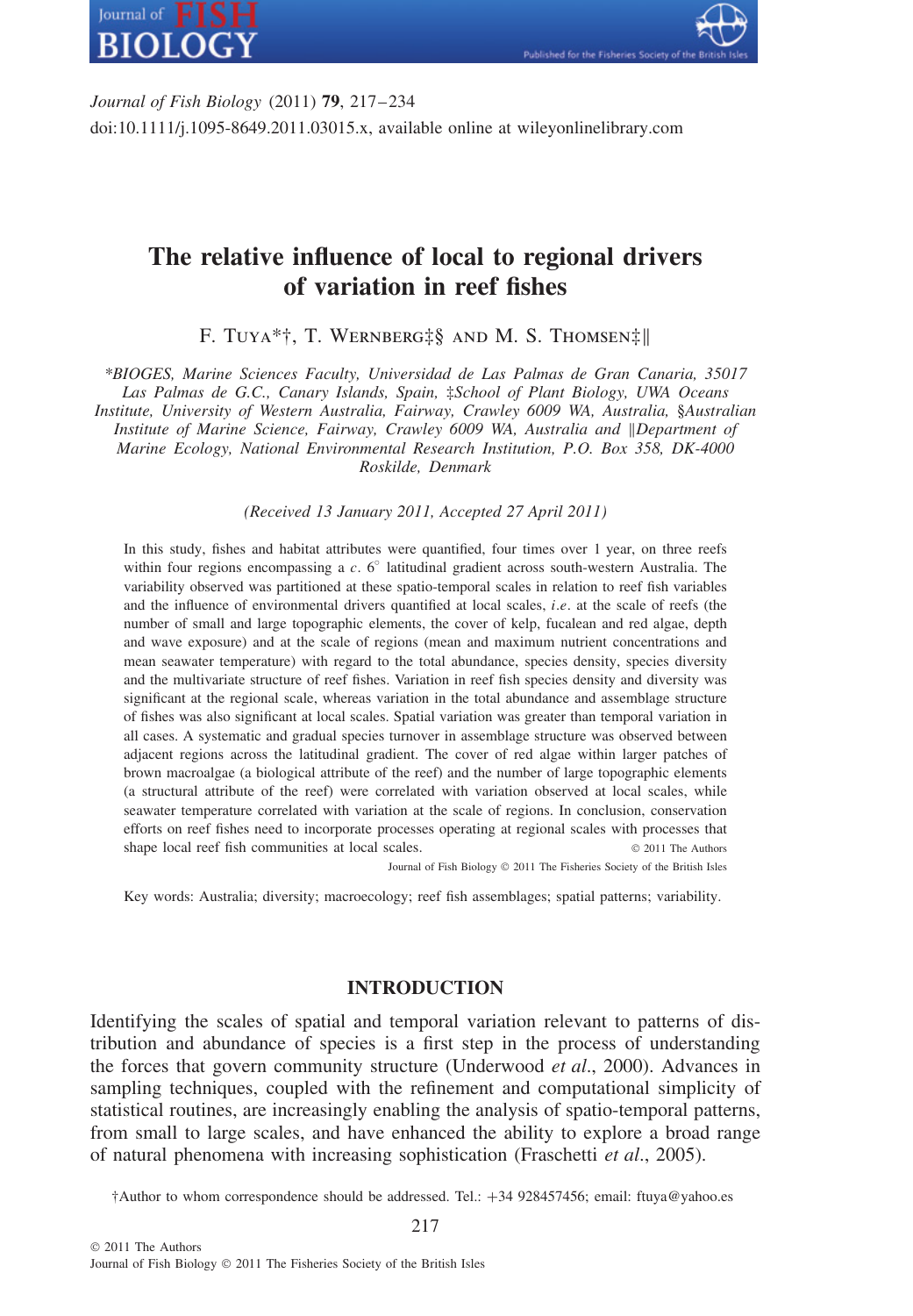Reef-associated fish assemblages respond to changes in environmental conditions with fluctuations in abundance at different spatial and temporal scales (Connell & Kingsford, 1998; Anderson & Millar, 2004; García-Charton *et al*., 2004; Malcolm *et al*., 2007). Understanding the processes underlying such variation is a central aim of fish ecologists and requires identifying the patterns of distribution and abundance of fishes over ecologically and biogeographically relevant spatial and temporal scales. Few studies (Anderson & Millar, 2004; Malcolm *et al*., 2007), however, have examined spatial variability in fish communities over scales *>*100 km using hierarchically nested designs which allow a complete partitioning of variation. Indeed, the extent to which the amount of small-scale variability (from metres to  $>10$  km but *<*100 km) compares to large-scale variation (*>*100 km) affecting patterns in reef fish abundance, diversity and assemblage structure remains largely unexplored. Even less understood is the extent to which any spatial pattern remains consistent through time. For example, seasonal patterns of fish recruitment can change between adjacent islands within an archipelago as a result of oceanographic differences (Tuya *et al*., 2006).

At large spatial scales (*>*100 km), variability in mesoscale oceanographic conditions can affect reef fishes (Leathwick *et al*., 2006; Wellenreuther *et al*., 2008), for example *via* control over larval dispersal and recruitment patterns of fishes that have pelagic larvae which disperse over long distances (Kinlan *et al*., 2005). Indeed, patterns of abundance of reef fishes can follow different biogeographical models across their distribution ranges, *e.g.* 'normal' *v*. 'ramped' patterns (Tuya *et al*., 2008). At small spatial scales (from metres to  $>10$   $<$  100 km), on the other hand, the physical structure of the reef plays a key role in the organization of fish assemblages, affecting protection from predators and accessibility to food (Jones & Syms, 1998; Tuya *et al*., 2009), as well as local recruitment patterns (Tolimieri, 1995). In fact, the relationship between reef habitat and fish assemblages is becoming a major tool for the sustainable management of fisheries and marine park planning (Anderson & Millar, 2004; García-Charton *et al*., 2004). Studies examining the distribution and abundance of fishes in relation to habitat structure are particularly common from tropical coral reefs (Luckhurst & Luckhurst, 1978; Newman & Williams, 1996; Friedlander & Parrish, 1998; Jones & Syms, 1998), but have been also conducted more recently from temperate reefs (Willis & Anderson, 2003; García-Charton *et al*., 2004; Ordines *et al*., 2005; Tuya *et al*., 2009). Local scale reef habitat attributes that can determine the distribution and abundance of reef fishes include substratum type (Guidetti *et al*., 2004), vertical relief (Luckhurst & Luckhurst, 1978; Yoklavich *et al*., 2000) and the cover of different types of algal assemblages (Levin, 1994; Tuya *et al*., 2009). On temperate reefs, one of the main habitats is provided by laminarian and fucalean canopy-forming algae, with smaller foliose algae interspersed in the gaps (Connell & Irving, 2008). Fish assemblages associated with algal habitats are affected by the physical structure of the algal canopies (Ebeling & Laur, 1985; Anderson & Millar, 2004), which influence environmental conditions and the intensity of biological processes (*e.g.* predation pressure, Levin, 1994).

Western Australia is one of the 18 major centres of endemism of the world's reefs (Roberts *et al*., 2002). The south-west region (Fig. 1) is a transition zone between the Damperian (tropical) and Flindersian (temperate) biogeographical provinces. The high species diversity and endemism of demersal fishes (Williams *et al*., 2001) is largely attributed to a long period of isolation from other continents (*c.* 80 million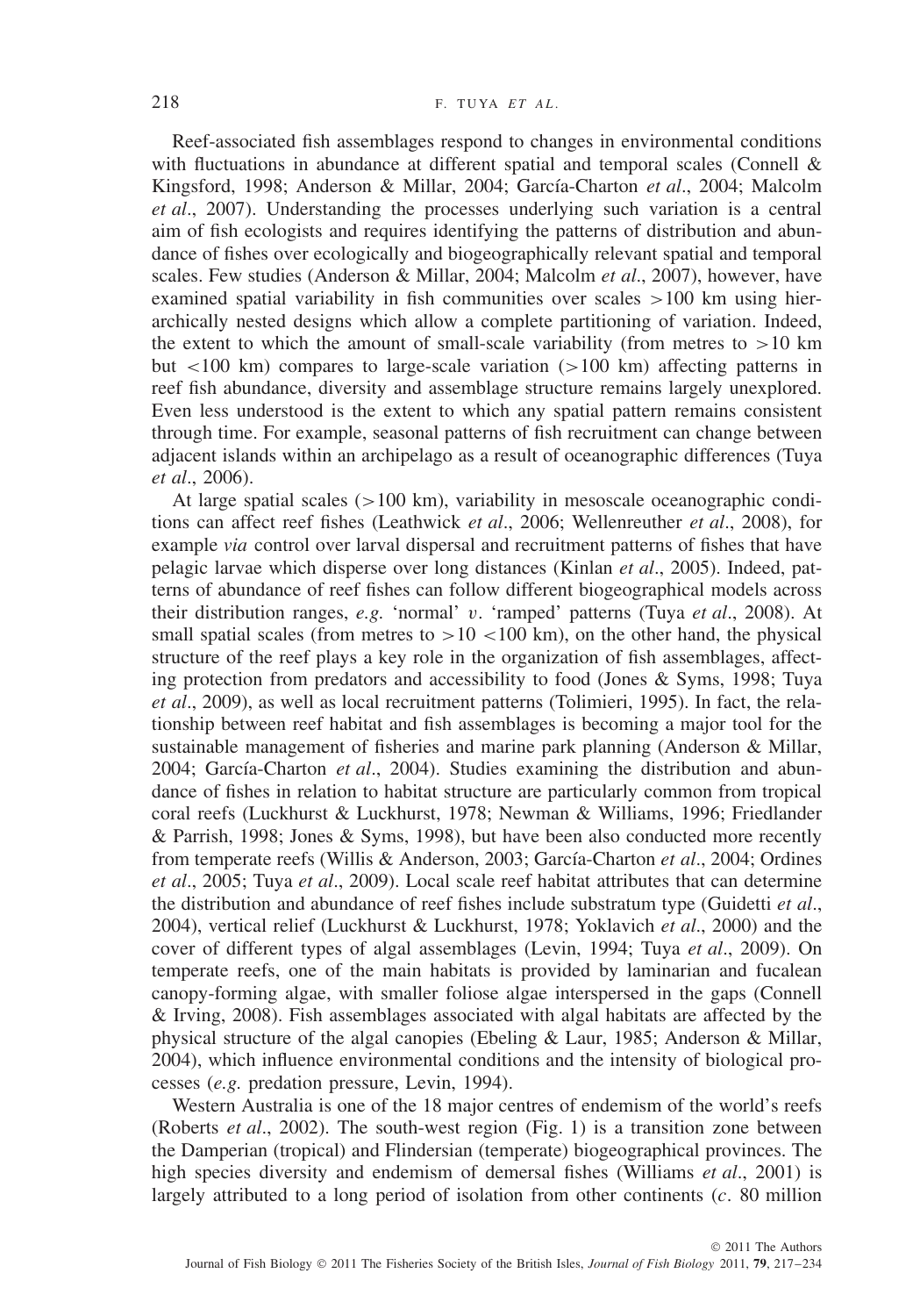

FIG. 1. Map of south-western Australia, showing the four regions included in this study. Summer  $($ winter  $($   $\_$   $\_$  ) isotherms are indicated.

years), the moderating influence of the warm Leeuwin Current over the past *c.* 50 million years and the lack of mass extinctions associated with unfavourable conditions, such as glaciations, over the recent geological past. Rocky reefs are a predominant feature along *>*1600 km of coastline, where they run almost continuously from Shark Bay to Cape Leeuwin. On most of these reefs, the dominant alga is the canopy-forming kelp *Ecklonia radiata* that creates habitats extending from metres to *>*100 km, interspersed with frondose fucalean algae and smaller foliose red algae (Wernberg *et al*., 2003). South-western Australia, as a result of its latitudinal gradient in temperature (Smale & Wernberg, 2009; Wernberg *et al*., 2010), is an ideal candidate to disentangle the effect of different scales of spatial and temporal variations over reef fishes. In this study, a multiscale sampling design was used to partition the variability observed at several spatial and temporal scales over reef fishes. This variability was correlated with a variety of environmental drivers operating at different scales. Specifically, it was assessed how patterns in the abundance, species density, species diversity and multivariate assemblage structure of reef fishes vary on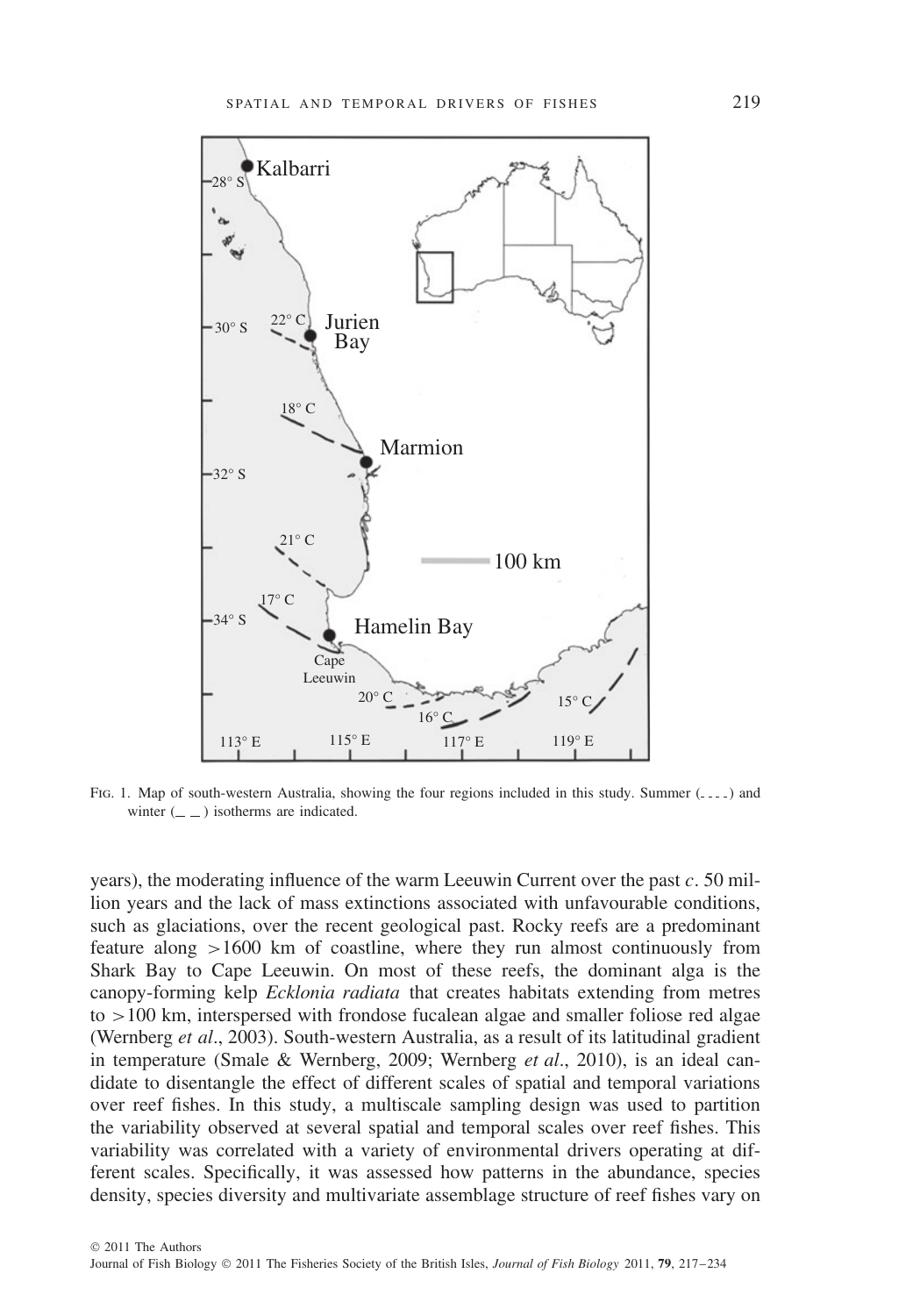multiple spatio-temporal scales, and the possible influence of various environmental drivers was quantified.

### **MATERIALS AND METHODS**

#### STUDY AREA AND SAMPLING DESIGN

This study included four regions across south-western Australia: Hamelin Bay (HAM), Marmion (MAR), Jurien Bay (JUR) and Kalbarri (KAL) (Fig. 1). These regions are evenly spaced across *c*. 6° of latitude (*c*. 800 km, adjacent regions are *c*. 150–200 km apart), encompassing a temperature gradient of 3–4◦ C (Smale & Wernberg, 2009; Wernberg *et al*., 2010); each region encompasses a stretch of coast between 10 and 20 km. Within each region, shallow-water reef fishes were surveyed at three sites (*i.e.* reefs, 1–20 km apart, 8–12 m depth). Sampling was repeated four times over the course of 1 year (October 2006, March, June and October 2007); sampling times were randomly selected, with successive times separated by between 3 and 5 months. All reefs were outside areas under any protection (*i.e.* no-take areas). At each site and time, three replicate, randomly oriented,  $25 \text{ m} \times 5 \text{ m}$  belt transects were sampled by the same scuba diver, identifying and counting all adult and sub-adult fishes (moving bits) on the way out (Tuya *et al.*, 2008) and the number of large ( $>1$  m) and small (*<*1 m) topographic elements (hereafter large and small 'drops') of the rocky substrata (*i.e.* cracks, crevices, caves and holes per  $125 \text{ m}^2$ ) when rolling up the transect (non-moving bits). Another diver visually estimated the per cent cover of kelp, fucalean algae and red algae, following standardized procedures for the study region (Wernberg *et al*., 2010). These environmental drivers were considered to operate at the scale of reefs. For each reef the following were recorded: the depth (using a scuba depth gauge), wave exposure (rank from 1 to 12; qualitatively based on *>*100 dives on each reef under various hydrodynamic and climatic conditions over the last 10 years), the mean and maximum nutrient concentrations [NO2 or NO3 analyses of water samples collected *c.* 1 m above the bottom; (Wernberg *et al*. 2010)], and the mean seawater temperature [Tidbit loggers, logging *c.* 5 cm above the reef; (Smale & Wernberg, 2009)]. Mean and maximum nutrient concentrations and mean sea water temperature do not vary significantly among reefs within regions, but among regions along the latitudinal gradient (Wernberg *et al*., 2010); therefore, these environmental drivers were considered to operate at the scale of regions.

#### DATA ANALYSES

Univariate attributes of the reef fish assemblage included fish abundance, species density (number of species per area; Gotelli & Colwell, 2001) and species diversity (Shannon–Wiener index). These univariate attributes were expressed per transect  $(125 \text{ m}^2)$ . Permutation-based ANOVA was used to partition variation in reef fishes into spatial and temporal components. The ANOVA model incorporated, in all cases, the random factors: 'regions', 'times' (orthogonal to 'regions') and 'sites' (nested within 'regions'). ANOVAs were performed on the species density, diversity and total abundance of fishes, as well as abundance of the 20 most common species. Before analysis, Cochran's test was used to test for homogeneity of variances. The *α* value was set at the most conservative 0·01 level, instead of the traditional 0·05 value, to reduce the probability of type I errors when variances remained heterogeneous despite transformation (Underwood, 1997). A partitioning of multivariate variability (all species with their corresponding abundances) was carried out, using the same model as outlined before, *via* a permutational multivariate ANOVA (Anderson, 2001). Pair-wise comparisons between each pair of regions were executed when significant differences were detected at the regional scale. The contribution of each scale to explain the total variation in univariate and multivariate fish responses was estimated by calculating their variance components and expressing the outcomes as percentages of total explained variation (Graham & Edwards, 2001; Anderson & Millar, 2004).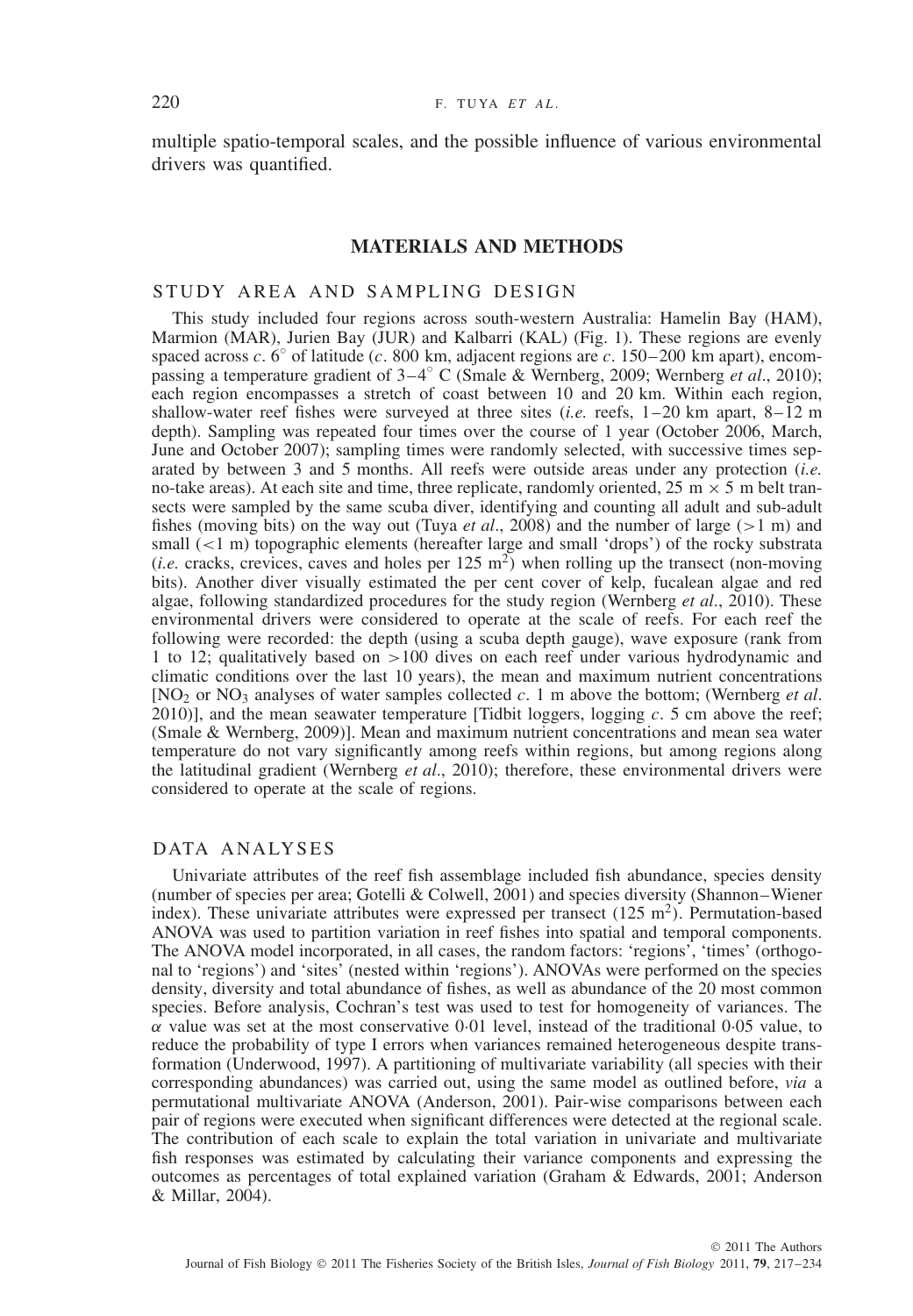Multiple regression models, using the DISTLM routine (Anderson, 2001), tested whether variation in the environmental drivers operating at the scale of reefs (the number of small and large topographic elements and the cover of the three types of algal canopies, depth and wave exposure) and regions (mean and maximum nutrient concentrations and the mean seawater temperature) affected variation in the total abundance, species density, species diversity and assemblage structure of reef fishes across the study area (times were pooled for each site) by fitting a linear model. To retain variables (*i.e.* environmental drivers in each case) with good explanatory power, the Akaike information criterion routine was used as a selection criterion [the smaller the value the better the model (Anderson & Legendre, 1999)].

A canonical analysis of principal co-ordinates (CAP; Anderson & Willis, 2003) was used, as a constrained ordination procedure, to visualize differences in the assemblage structure of reef fishes. Two separate canonical analyses were carried out: one to visualize differences among regions (pooling sampling times for each region) and the other to visualize differences among times (pooling regions for each time). Distance-based redundancy analysis (db-RDA; Legendre & Anderson, 1999) was used to visualize whether variation in the environmental drivers of each reef affected variation in the assemblage structure of reef fishes across the study area (times were pooled for each site). In all analysis, fish abundances were  $ln(x + 1)$ transformed to down-weigh the influence of abundant small schooling fishes over larger, more solitary, fishes. Trends in serial correlation (seriation) in assemblage structure among regions were tested *via* the RELATE routine. All multivariate analyses were based on Bray–Curtis similarities. *P*-values were calculated from 4999 permutations of the residuals under the reduced model. All data analyses were done on PRIMER and PERMANOVA 1.0.1 (Anderson *et al*., 2008).

#### **RESULTS**

## PATTERNS IN TOTAL ABUNDANCE, SPECIES DENSITY AND DIVERSITY OF REEF FISHES

A total of 6111 reef fishes, belonging to 47 taxa, were observed during the study. Twenty species dominated the assemblage in terms of abundance (*c.* 85% of total individuals), and were present in *>*20% of the censuses (Fig. 2). Total abundance, species density and species diversity of reef fishes were dominated by spatial rather than temporal variation (Table I and Fig. 3). Total abundance of individuals [Figs  $3(a)$  and  $4(a)$ ] changed from site to site within each region inconsistently among times [(Fig. 3(a) and Table I, 'sites (region)  $\times$  time', ANOVA,  $P = 0.024$ ]. Indeed, the lowest levels of variation ['sites (region)  $\times$  time' and the residual term] accounted for almost 80% of the total variation. Significant variation in species density was found among regions [Figs 3(b) and 4(b) and Table I, ANOVA,  $P = 0.004$ , *c.* 23% of total explained variation], despite significant differences among sites within regions [Fig. 3(b) and Table I, ANOVA,  $P = 0.024$ , 13.8% of total explained variation]. Species diversity only differed significantly among regions [Figs 3(c) and 4(c) and Table I, ANOVA,  $P = 0.011$ , 21.1% of total explained variation. Pairwise comparisons indicated that Kalbarri had lowest species density and diversity, but not total abundance, of reef fishes than the other three regions [Fig. 4(b) and (c)]. Sampling time did not have any effects over these three attributes (total abundance, species density and species diversity of reef fishes) on its own (Fig. 3 and Table I, ANOVA,  $d.f. = 3$ ,  $P > 0.07$  in all cases) and generally accounted for a small proportion of variation (*<*12·3%). In all cases, the residual (*i.e.* variation among replicate transects) accounted for a large amount of variation  $(30.6-51.5\%$ , Table I).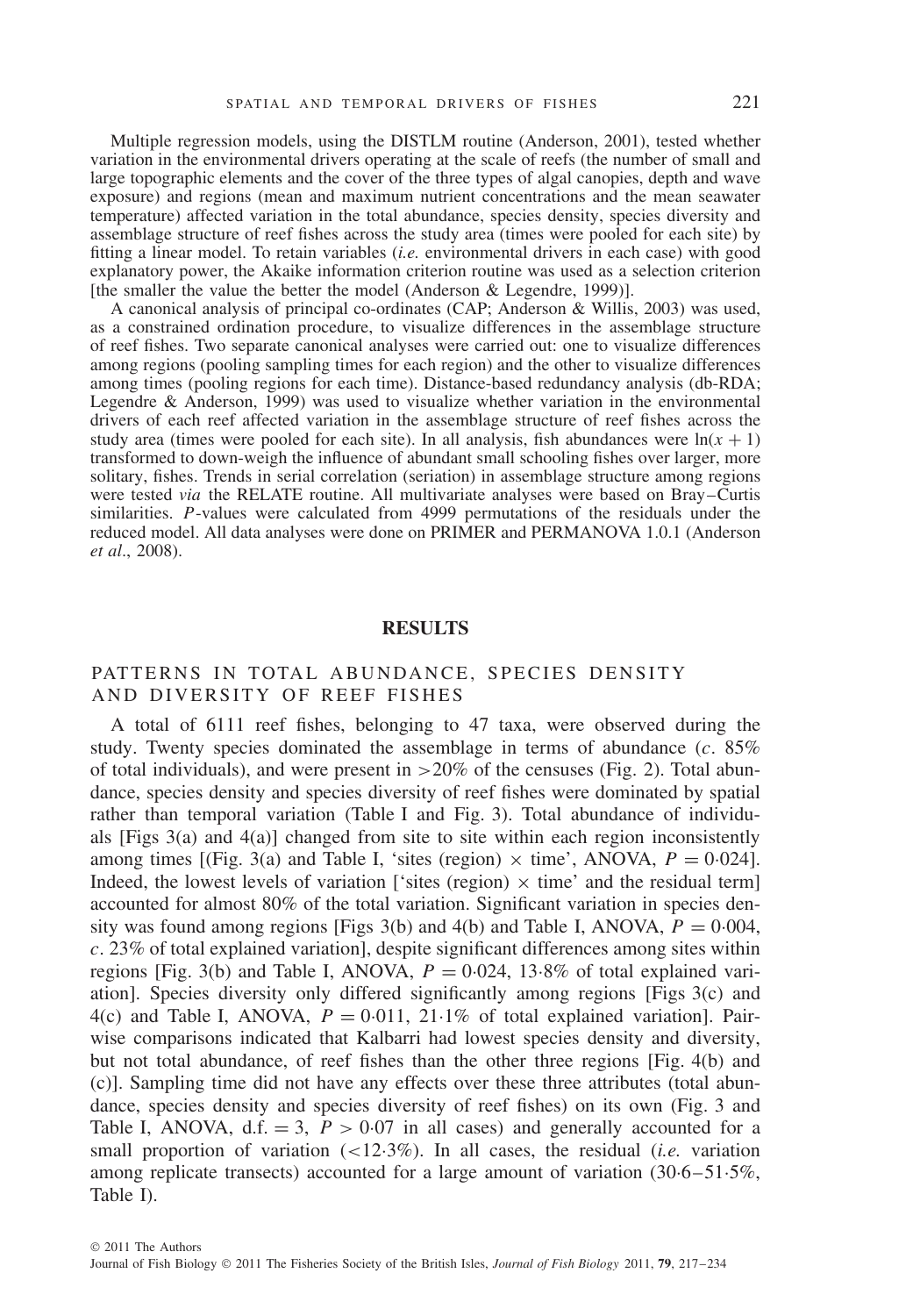

Fig. 2. Occurrence of the 20 most commonly observed fish species across the study area: Hamelin Bay  $(\blacksquare)$ , Marmion ( $\Box$ ), Jurien Bay ( $\Box$ ) and Kalbarri ( $\Box$ ).

Patterns in the abundance of individual fish species (Fig. 5) were also dominated by spatial rather than temporal variation, *i.e.* only one (the western talma *Chelmonops curiosus* Kuiter 1986) of the 20 species showed a significant difference among sampling times. Twelve species varied significantly in abundances among regions across the latitudinal gradient (Fig. 5); 'regions' accounted for 10–40% of total variation for these species. Again, the residual term accounted for the largest amount of variation (Fig. 5).

# PATTERNS IN THE ASSEMBLAGE STRUCTURE OF REEF FISHES

Variation in reef fish assemblage structure was complex with almost 80% of variation attributable to combinations of temporal and spatial components (Table I). Despite small-scale spatial variability [*i.e.* the residual plus 'sites (regions)  $\times$  time' and 'sites'; Fig. 3(d) and Table I] which accounted for  $66.1\%$  of total variation in assemblage structure, spatial variation at the scale of regions (20·5%) dominated over purely temporal variation  $(0\%)$  and spatial variation at the scale of sites [13·7%; Fig. 3(d) and Table I]. These effects were also clearly identifiable in the constrained ordinations, where there was a clear grouping of regions [Fig, 6(a);  $\delta_1^2 = 0.83$ ,  $P < 0.01$ ], but no identifiable groupings of sampling times [Fig. 6(b);  $\delta_1^2 =$ 0·32, *P >* 0·05]. Kalbarri separated from the three other regions along CAP1 (97·22% of allocation success in the ordination space), whereas HAM, MAR and JUR separated along CAP2, with MAR intermediate to JUR and HAM (allocation success for these locations was *<*80%). Pair-wise comparisons supported these patterns: KAL was significantly different from all other regions (pair-wise comparisons,  $P < 0.011$ ), JUR differed only from HAM (pair-wise comparisons,  $P = 0.044$ ), but MAR did not differ from either JUR or HAM (pair-wise comparisons,  $P > 0.196$ ). There was a trend for serial correlation between adjacent regions, and thus a systematic and gradual species turnover in assemblage structure from KAL in the north to HAM in the south (RELATE,  $\rho = 0.62$ ,  $P = 0.172$ ).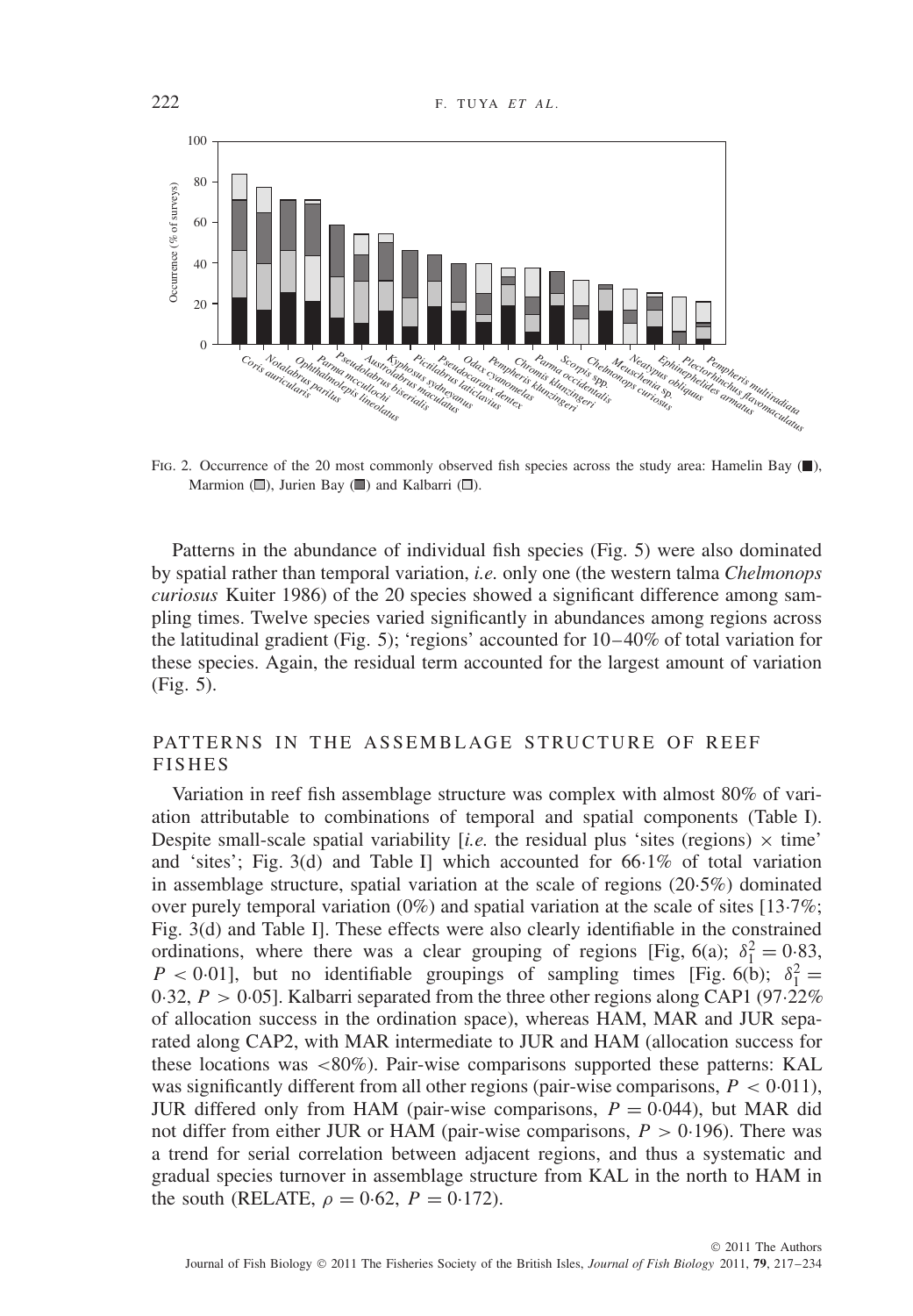| $5 - 7$                                                                                                                                                                                                                                                    |                                                                                                                                                                                 |
|------------------------------------------------------------------------------------------------------------------------------------------------------------------------------------------------------------------------------------------------------------|---------------------------------------------------------------------------------------------------------------------------------------------------------------------------------|
| ve caracter certains for contracted and contracted in the contracted of the contracted in the contracted of the contracted in the contracted of the contracted of the contracted of the contracted of the contracted of the co<br>$\frac{1}{2}$<br>ີ<br>r. | くうもくしょ<br>زار<br>:                                                                                                                                                              |
| <b>TIMA</b><br>į<br>l<br>いへいい<br>$\frac{1}{2}$<br>ĺ<br>م<br>په<br>į<br>j<br>$\frac{1}{2}$<br>i<br>י וייר מי דוד דודר<br>į<br>ļ<br>.<br>.<br>ļ<br>-- - -                                                                                                    | $\ddot{\ }$<br>$5 - 5 - 7$<br>$\sum_{i=1}^{n}$<br><b>122.123.12</b><br>ţ<br>is a series of the control<br>$\ddot{\phantom{a}}$<br>anu ar<br><b>CONTECTS</b><br>5<br>5<br>2<br>j |
| I                                                                                                                                                                                                                                                          |                                                                                                                                                                                 |

| Source of variation           |                        | <b>NS</b>                                 |                                      |                                          |                                          | Per cent of total explained            |
|-------------------------------|------------------------|-------------------------------------------|--------------------------------------|------------------------------------------|------------------------------------------|----------------------------------------|
|                               | d.f.                   |                                           | Pseudo-F                             | P,                                       | Denominator MS                           | variation                              |
| Species density               |                        |                                           |                                      |                                          |                                          |                                        |
| Regions                       |                        | 50.2                                      |                                      |                                          | Region $\times$ times $+$ sites (region) | 23.0                                   |
| Times                         |                        |                                           |                                      |                                          | Region $\times$ times                    |                                        |
| Sites (region)                | $m \n  m \n  m$        |                                           | $300509$<br>$400190$                 | 4004<br>0.073<br>0.074<br>0.176<br>0.134 | Sites (region) $\times$ times            | 13.8000000000                          |
| Region $\times$ times         |                        |                                           |                                      |                                          | Sites (region) $\times$ times            |                                        |
| Sites (region) $\times$ times | $\overline{24}$        |                                           |                                      |                                          | Residual                                 |                                        |
| Residual                      | 96                     |                                           |                                      |                                          |                                          |                                        |
| Total abundance               |                        |                                           |                                      |                                          |                                          |                                        |
| Regions                       |                        | 8443                                      |                                      |                                          | Region $\times$ times $+$ sites (region) | $13-1$                                 |
| Times                         |                        |                                           |                                      |                                          | Region $\times$ times                    | $\circ$                                |
| Sites (region)                | $m, m, \infty, \infty$ | 1334<br>4595                              |                                      |                                          | Sites (region) $\times$ times            | 9.8                                    |
| Region $\times$ times         |                        | 2731                                      | $1.89$<br>0.49<br>1.81<br>1.81       | $0.150$<br>$0.693$<br>$0.341$<br>$0.696$ | Sites (region) $\times$ times            | 0.0                                    |
| Sites (region) $\times$ times | 24                     | 3878<br>2143                              |                                      | 0.024                                    | Residual                                 |                                        |
| Residual                      | 96                     |                                           |                                      |                                          |                                          | 26.8<br>51.5                           |
| Diversity                     |                        |                                           |                                      |                                          |                                          |                                        |
| Regions                       |                        |                                           |                                      |                                          | Region $\times$ times $+$ sites (region) |                                        |
| Times                         |                        |                                           |                                      |                                          | Region $\times$ times                    |                                        |
| Sites (region)                | $\omega \approx 0$     | 3.568<br>1.079<br>0.398<br>0.343<br>0.313 | $3499200$<br>$-1200$                 | 0.011<br>0.268<br>0.372<br>0.055         | Sites (region) $\times$ times            | $71.75$<br>$75.26$<br>$15.7$<br>$15.7$ |
| Region $\times$ times         |                        |                                           |                                      |                                          | Sites (region) $\times$ times            |                                        |
| Sites (region) $\times$ times | 24                     |                                           |                                      | 0.051                                    | Residual                                 |                                        |
| Residual                      | 96                     |                                           |                                      |                                          |                                          |                                        |
| Assemblage structure          |                        |                                           |                                      |                                          |                                          |                                        |
| Regions                       |                        | 28699                                     |                                      |                                          | Region $\times$ times $+$ sites (region) | 20.5                                   |
| Times                         |                        | 4895                                      |                                      |                                          | Region $\times$ times                    |                                        |
| Sites (region)                | $m \n  m$              | 5955                                      | $2.87$<br>$2.96$<br>$2.17$<br>$1.77$ | $0.504$<br>$0.504$<br>$0.001$            | Sites (region) $\times$ times            |                                        |
| Region $\times$ times         |                        | 5073<br>2901                              |                                      |                                          | times<br>Sites (region) $\times$         |                                        |
| Sites (region) $\times$ times | 24                     |                                           |                                      | 0.001                                    | Residual                                 | 0.011.68<br>0.011.68                   |
| Residual                      | 96                     | 1637                                      |                                      |                                          |                                          |                                        |
|                               |                        |                                           |                                      |                                          |                                          |                                        |

© 2011 The Authors

Journal of Fish Biology © 2011 The Fisheries Society of the British Isles, *Journal of Fish Biology* 2011, **79**, 217–234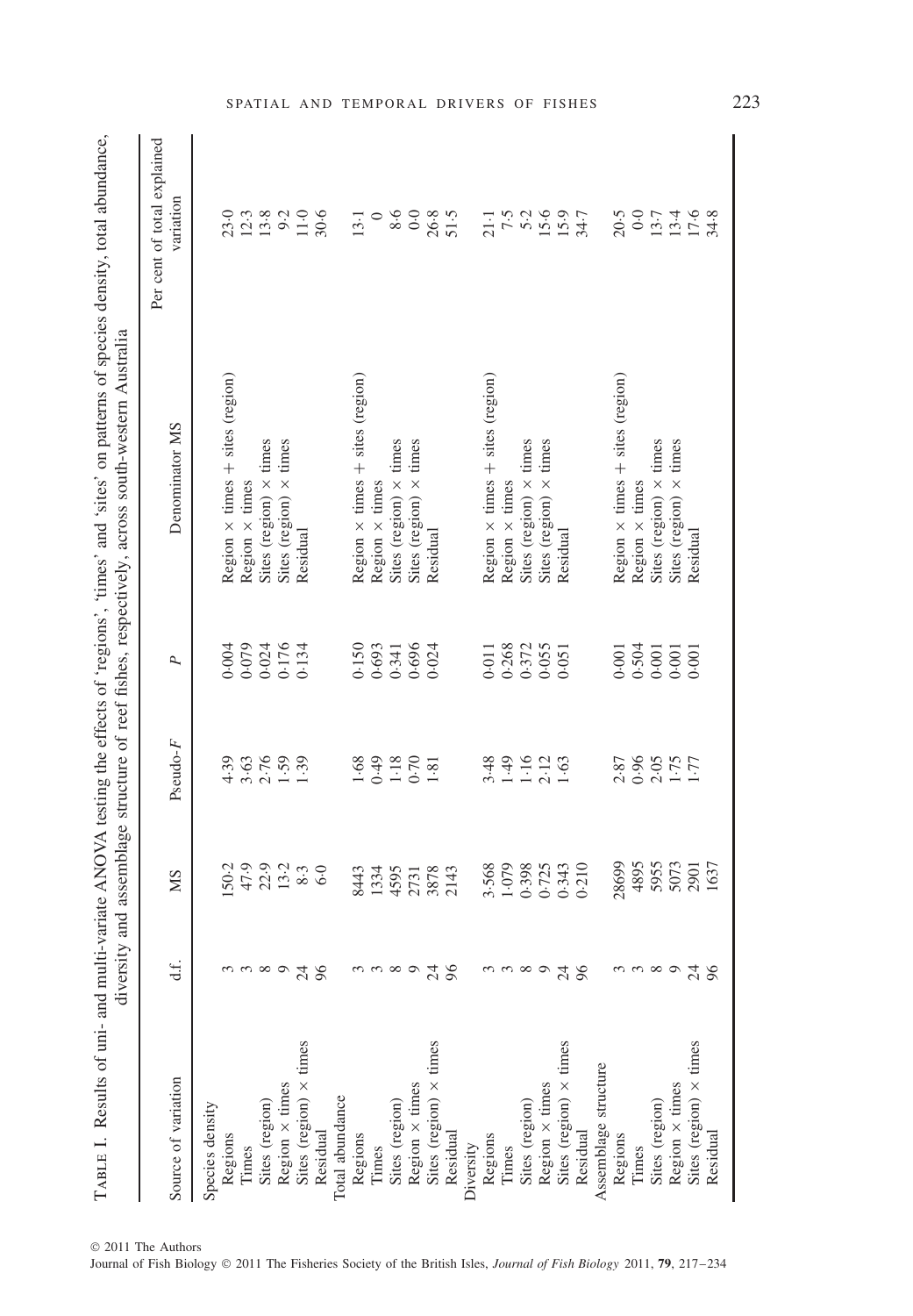

Fig. 3. Components of variation in (a) total abundance, (b) species density, (c) species diversity and (d) assemblage structure at different spatio-temporal scales. Total variation was partitioned among scales and expressed as a percentage of the total. Significant variations are indicated (∗, *P <* 0·05; ∗∗, *P <* 0·01).

# THE EFFECT OF ENVIRONMENTAL DRIVERS ON REEF FISHES

Mean seawater temperature was the environmental factor that explained most variation in the total abundance of reef fishes (*c.* 18% of total variation, sequential tests in the univariate multiple regression, Table II), though its influence was not significant ( $P = 0.1087$ ; Table II). Variation in both species density and species diversity was explained by environmental drivers at the scale of reefs (Table II), including the cover of red algae  $(c. 42 \text{ and } 48\% \text{ of total variation, respectively, Table II})$ and the number of large topographic elements (*c.* 26 and 11% of total variation,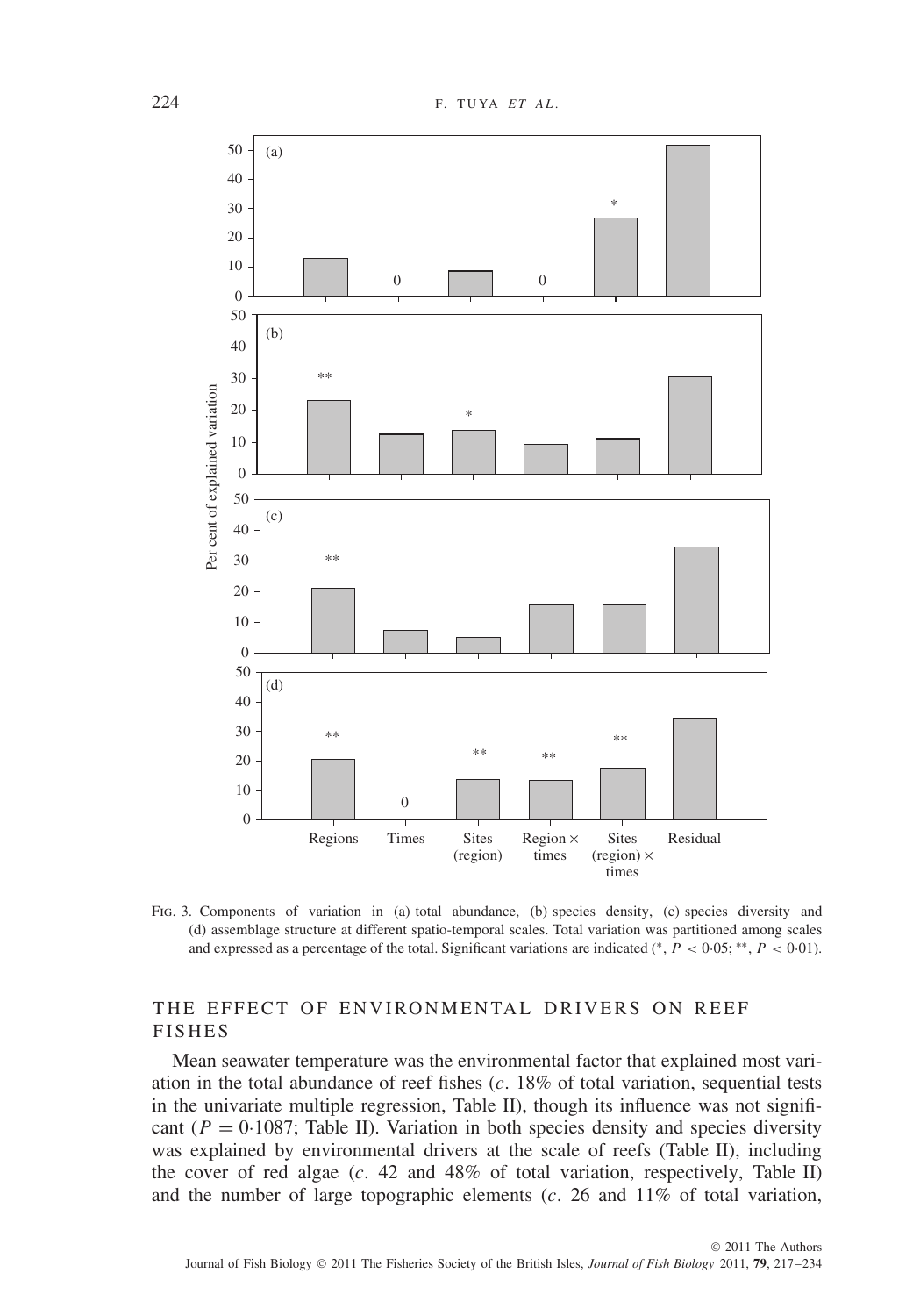

FIG. 4. (a) Total abundance, (b) species density and (c) species diversity of reef fishes (mean + s.e.,  $n = 12$ ; four sampling times  $\times$  three transects) at three reefs within Hamelin Bay (HAM), Marmion (MAR), Jurien Bay (JUR) and Kalbarri (KAL).

respectively, Table II). Mean seawater temperature, an environmental driver operating at the scale of regions, also explained a substantial variation in species density and species diversity (*c.* 17 and 15%, respectively, Table II).

The first two axes from the db-RDA explained *c.* 54% of the total variation in reef fish assemblage structure (Fig. 7). Three environmental drivers were selected to explain variability in reef fish assemblage structure (Fig. 7; sequential tests in the multivariate multiple regression, Table I). Mean seawater temperature was, by far, the most important environmental driver of reef fish assemblage structure, accounting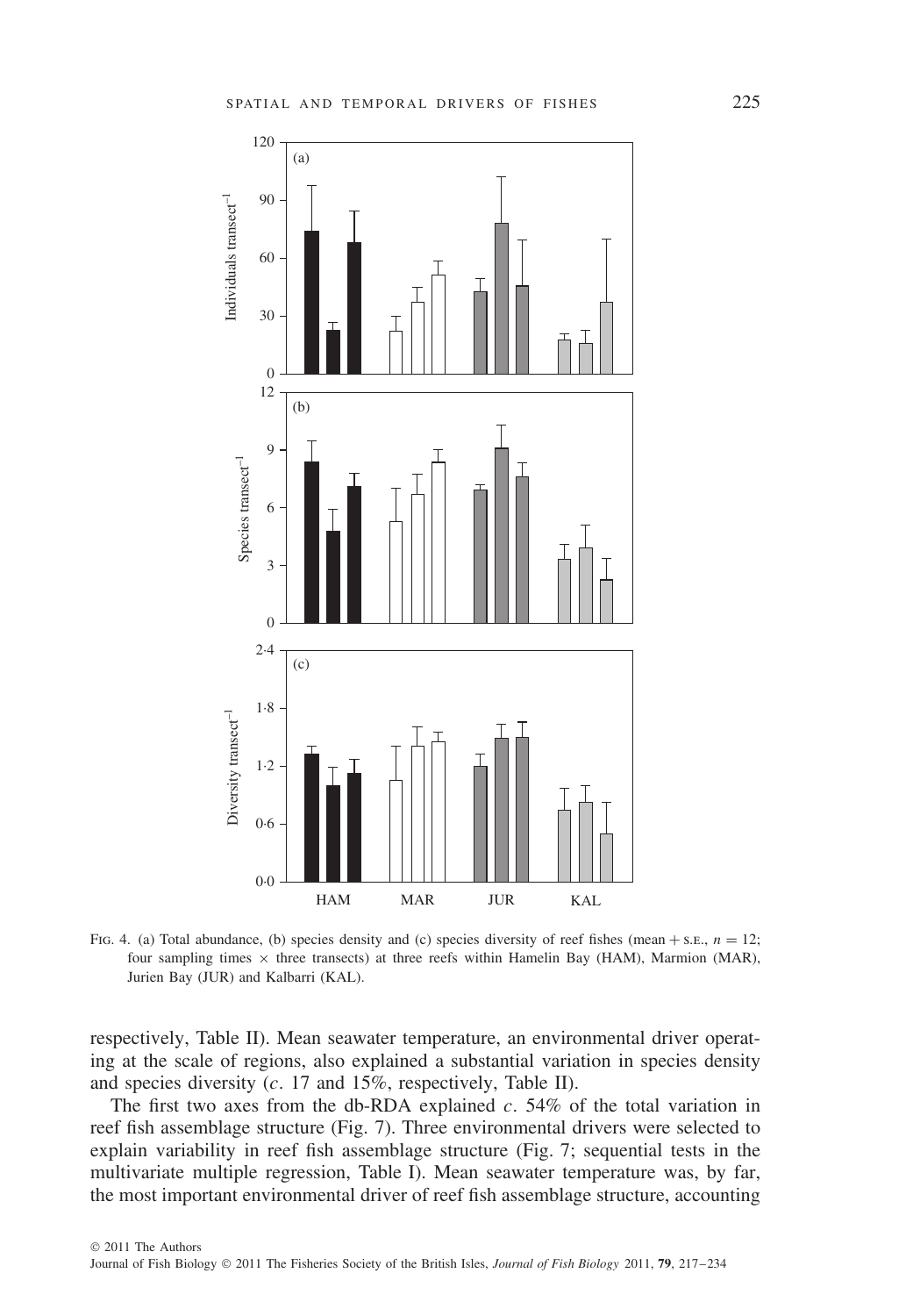

Fig. 5. Components of variation in the abundance of (from left to right) (a) *Coris auricularis, Notolabrus parilus, Ophthalmolepis lineolatus, Parma mccullochi and Pseudolabrus biserialis,* (b) *Austrolabrus maculatus, Kyphosus sydneyanus, Pictilabrus laticlavius, Pseudocaranx dentex and Odax cyanomelas,* (c) *Pempheris klunzingeri, Chromis klunzingeri, Parma occidentalis, Scorpis* spp. and *Chelmonops curiosus* and (d) *Meuschenia* sp., *Neatypus obliquus, Ephinephelides armatus, Plectorhinchus flavomaculatus and Pempheris multiradiata,* at different spatio-temporal scales. Total variation was partitioned among scales and expressed as a percentage of the total. Significant variations are indicated ( $*, P < 0.05; **$ ,  $P < 0.01$ ).

for *c.* 33% of the total multivariate variation (Table I). Additionally, two variables operating at the scale of reefs (the % coverage of red algae and the number of large drops) accounted for an additional *c.* 24% of total variation in reef fish assemblage structure (Table I).

### **DISCUSSION**

Around the world, efforts to protect and conserve local reefs have increased dramatically in the past few decades. To make these efforts more efficient, it is necessary to understand the relative contribution of local  $v$ , regional processes shaping reef fish assemblages and assessing whether patterns over space are consistent over time. For example, local conservation effort may be of limited value if the fish assemblages are overwhelmingly controlled by regional processes. In this context, it is vital to identify the most relevant scales of variation for any reef fish variables of interest (*e.g.* abundance, number of species and diversity), in order to optimize prospective monitoring programmes. This is particularly pertinent in subtidal environments where sampling is logistically challenging, expensive and time limited (*e.g.* due to restrictions associated with scuba diving).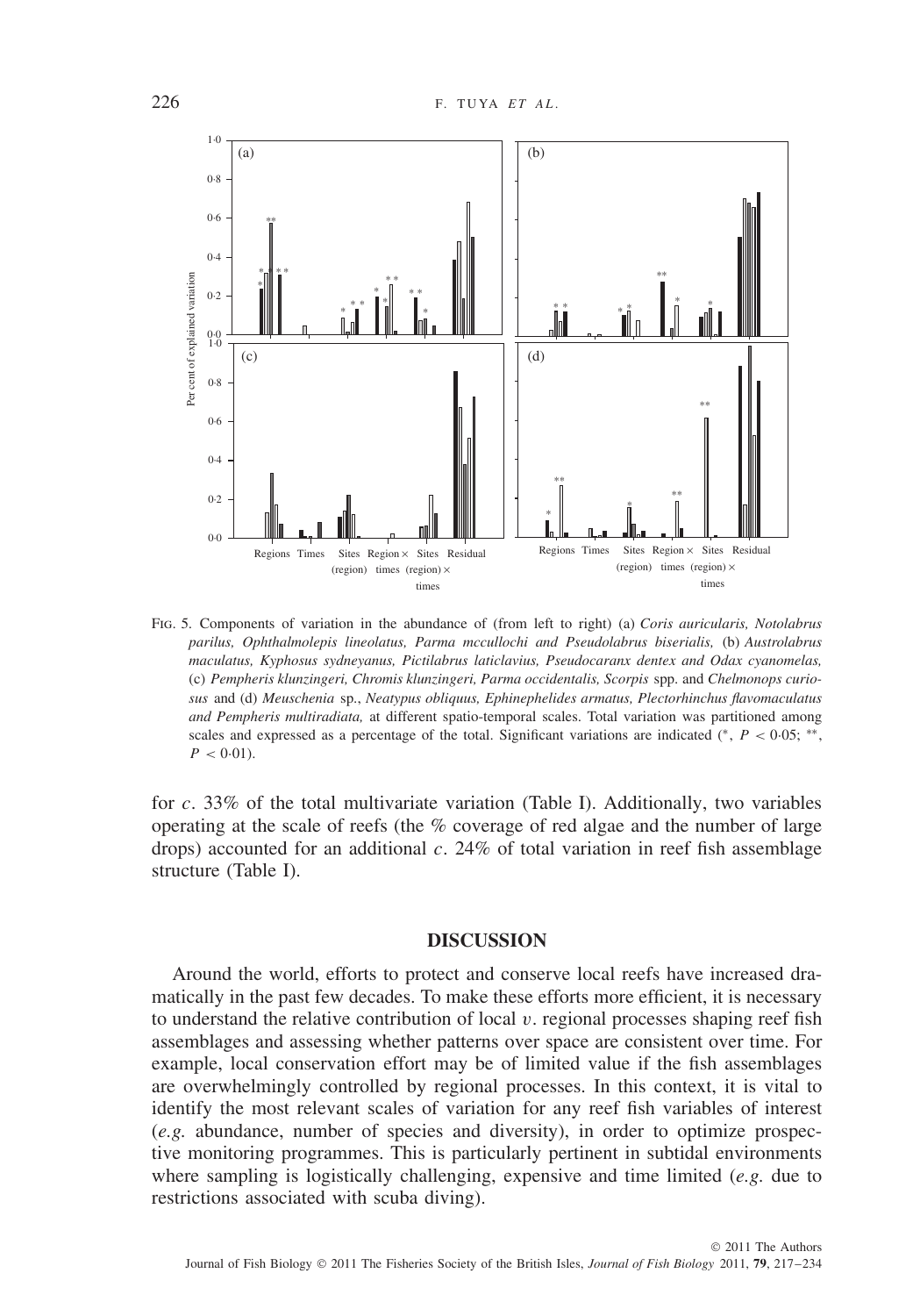

Fig. 6. Ordination (CAP) of reef fish assemblages constrained by (a) region, pooling all sampling times and (b) sampling time, pooling all regions  $(\bullet, \text{ Hamelin Bay}; \bigcirc, \text{Marmion}; \blacksquare, \text{Jurien Bay}; \triangle, \text{Kalbarri}).$ 

### PATTERNS OVER SPACE

Significant variation at a range of spatial scales is common for the abundance and diversity of reef fishes (Newman & Williams, 1996; Connell & Kingsford, 1998; García-Charton & Perez-Ruzafa, 1998; Anderson & Millar, 2004; García-Charton ´ *et al*., 2004; Tuya *et al*., 2004; Malcolm *et al*., 2007). In this study, variation was by far larger among replicated transects, a few metres apart, than at any other spatial scale, for all fish variables. This is not surprising because fishes move over short periods and over short distances. This leads to a large residual variation, typically of stochastic nature, that has been routinely identified for numerous fish variables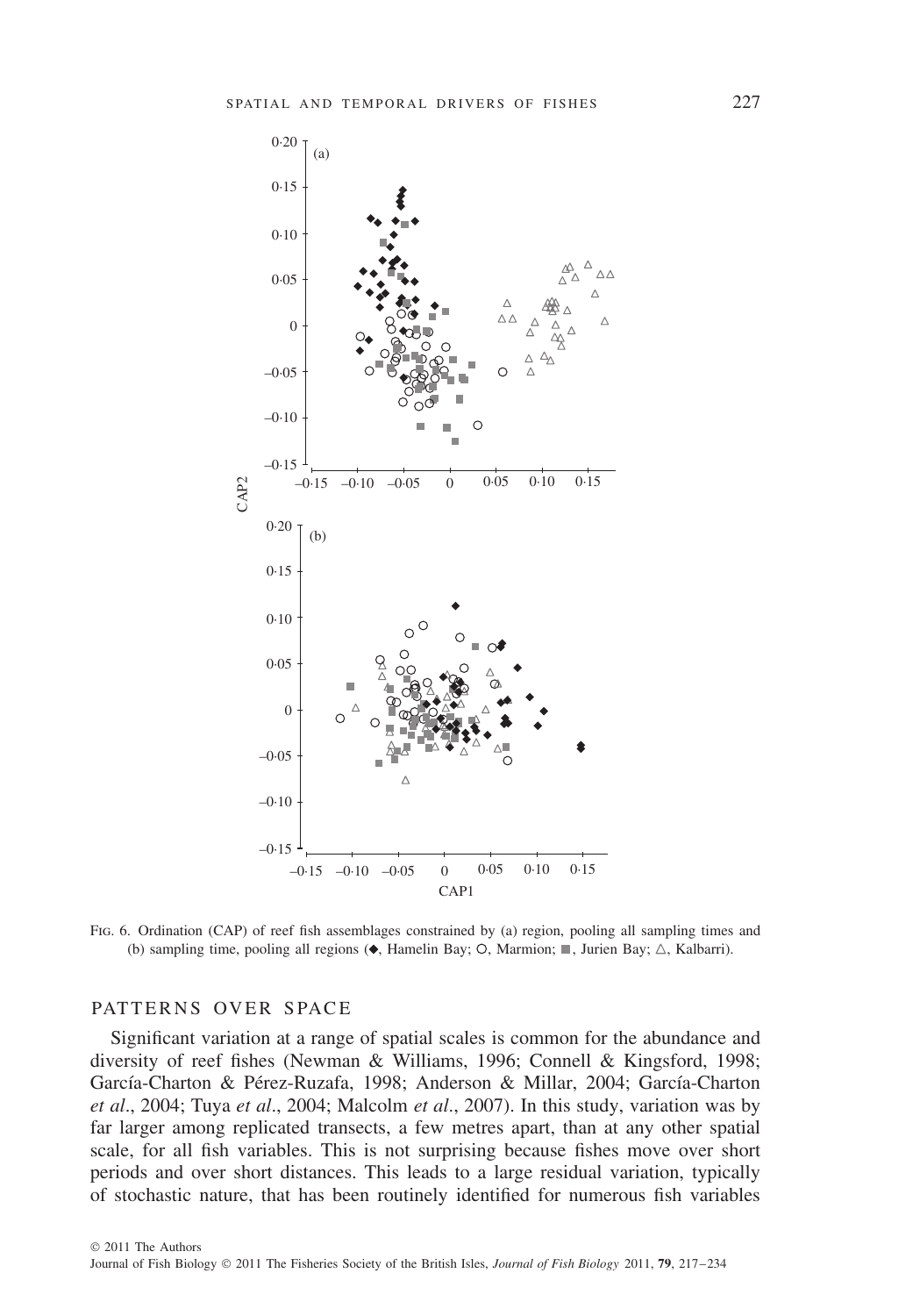|                                 |                             |       | variable is described by means of the amount $(\%)$ of explained variation, and $P$ -values provide significance diagnoses (only environmental variables<br>information criterion procedure was chosen as model selection criterion [sequential tests, Anderson (2001)]. The contribution of each independent |                             | with P-values $\leq$ 0.1 were included)                 |                        |                                                  |                             |        |
|---------------------------------|-----------------------------|-------|---------------------------------------------------------------------------------------------------------------------------------------------------------------------------------------------------------------------------------------------------------------------------------------------------------------|-----------------------------|---------------------------------------------------------|------------------------|--------------------------------------------------|-----------------------------|--------|
| Total abundance                 |                             |       |                                                                                                                                                                                                                                                                                                               | Species density             |                                                         | Species diversity      |                                                  | Assemblage structure        |        |
| Variable                        | Explained<br>variation<br>E |       | Variable                                                                                                                                                                                                                                                                                                      | Explained<br>variation<br>E | Variable                                                | Explained<br>variation | Variable                                         | Explained<br>variation<br>E | p      |
| $X_1 = \text{SWT}$              | 0.185                       | 0.108 | $X_1$ = red algae                                                                                                                                                                                                                                                                                             | 0.425                       | $0.028$ $X_1$ = red algae                               |                        | $0.4823$ $0.003$ $X_1 =$ SWT                     | 0.3389                      | 0.0002 |
|                                 |                             |       | topographic<br>$X_2 = \text{large}$<br>cover                                                                                                                                                                                                                                                                  | 0.267                       | $0.022$ $X_2 = SWT$<br>cover                            | 0.1540                 | $0.034$ $X_2$ = red algae<br>cover               | 0.1431                      | 0.0216 |
|                                 |                             |       | elements<br>$X_3 = SWT$                                                                                                                                                                                                                                                                                       | 0.172                       | topographic<br>elements<br>$0.024$ $X_3 = \text{large}$ | 0.1156                 | topographic<br>$0.036$ $X_3$ = large<br>elements | 0.1070                      | 0.0584 |
| SWT, mean seawater temperature. |                             |       |                                                                                                                                                                                                                                                                                                               |                             |                                                         |                        |                                                  |                             |        |

Table II. Results of multiple regression models testing the relationship between environmental drivers and the total abundance, species density, species diversity and assemblage structure of reef fishes across south-western Australia. To retain variables with explanatory power, the Akaike

TABLE II. Results of multiple regression models testing the relationship between environmental drivers and the total abundance, species density,

species diversity and assemblage structure of reef fishes across south-western Australia. To retain variables with explanatory power, the Akaike

228 F. TUYA *ET AL* .

© 2011 The Authors Journal of Fish Biology © 2011 The Fisheries Society of the British Isles, *Journal of Fish Biology* 2011, **79**, 217–234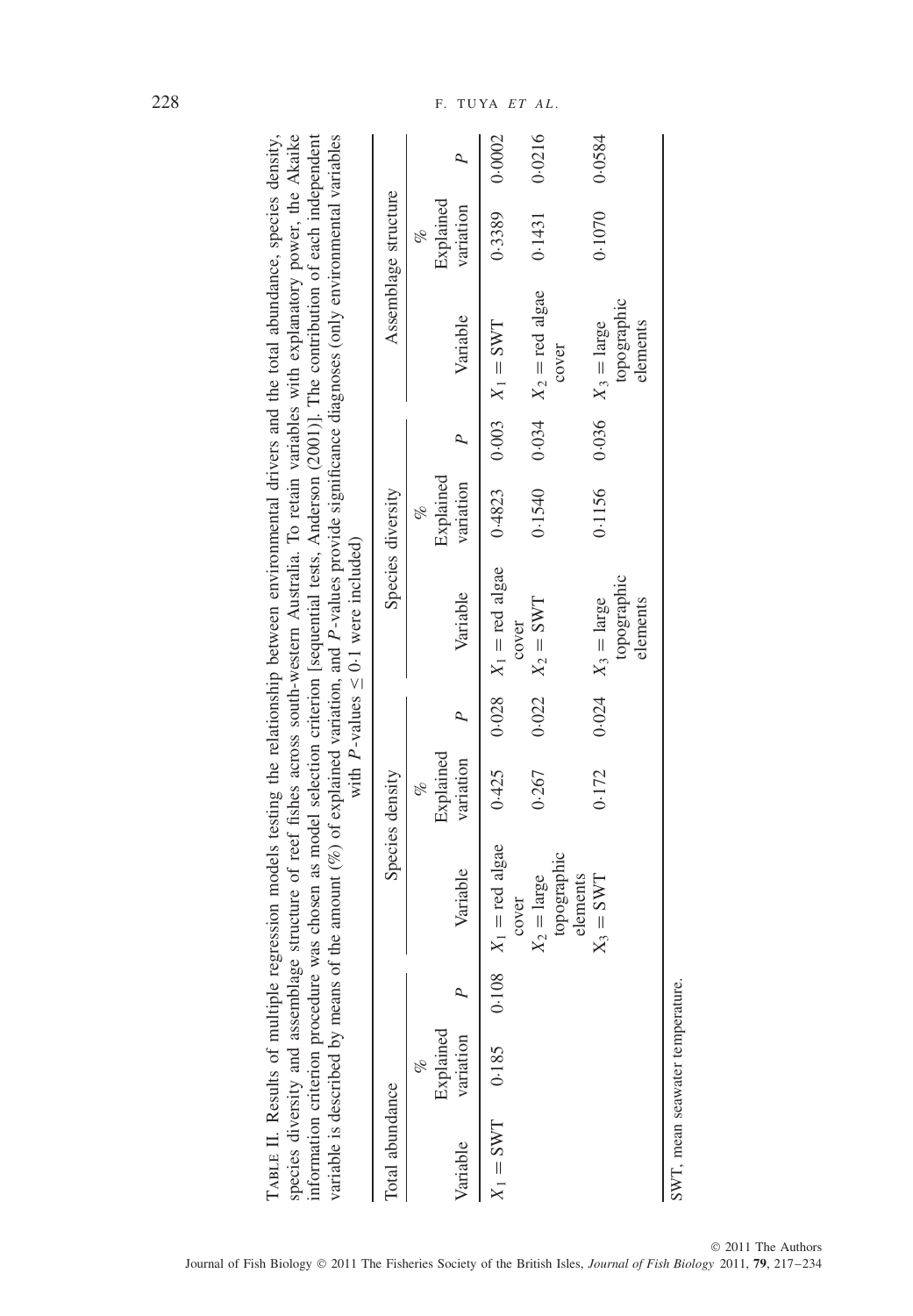

Fig. 7. Distance-based redundancy analysis (db-RDA) biplots of first and second axes relating environmental drivers over the reef fish assemblage structure. Sampling times were pooled for each reef within each region ( $\bullet$ , Hamelin Bay; O, Marmion; , Jurien Bay;  $\triangle$ , Kalbarri).

(Connell & Kingsford, 1998; García-Charton & Perez-Ruzafa, 1998; Jones & Syms, ´ 1998; Anderson & Millar, 2004; García-Charton *et al*., 2004; Tuya *et al*., 2004; Ordines *et al*., 2005; Willis *et al*., 2006; Malcolm *et al*., 2007). This small-scale spatial 'noise', however, did not prevent the identification of other relevant spatial scales of variation for fish variables at either the species or assemblage level. Patterns in the number of reef fish species and diversity were largely driven by variation at the regional scale. Variation in the multivariate structure of reef fishes was also mostly influenced by variation at the scale of regions (20·5% of total variability), though variation at the scale of sites also accounted for a relevant amount of variation (13·7%). This result fits previous observations for other temperate reef fish assemblages (Anderson & Millar, 2004), where variation at the scale of locations, *>*100 km apart, accounted for the large amount of variation (7·8%), followed by variation at the scale of sites within locations (5·4%). Despite responses at the species level that were mostly dominated by variation at the within-transect variation level, a total of 12 (of 20) species showed differences in abundance among regions across the latitudinal gradient. These results highlight the relevance of quantifying variability at the scale of regions.

Spatial variation of reef fishes at scales from tens to thousands of metres (*e.g.* variation among sites within regions) may relate to combinations of variation in habitat structure (Connell & Jones, 1991; Willis & Anderson, 2003; García-Charton *et al*., 2004), recruitment (Connell & Jones, 1991; Tolimieri, 1995) and local hydrodynamics such as exposure to waves (Friedlander & Parrish, 1998; Depczynski & Bellwood, 2005), among other processes. The present results suggest that both a structural (the number of large topographic elements) and a biological (the coverage of red algae)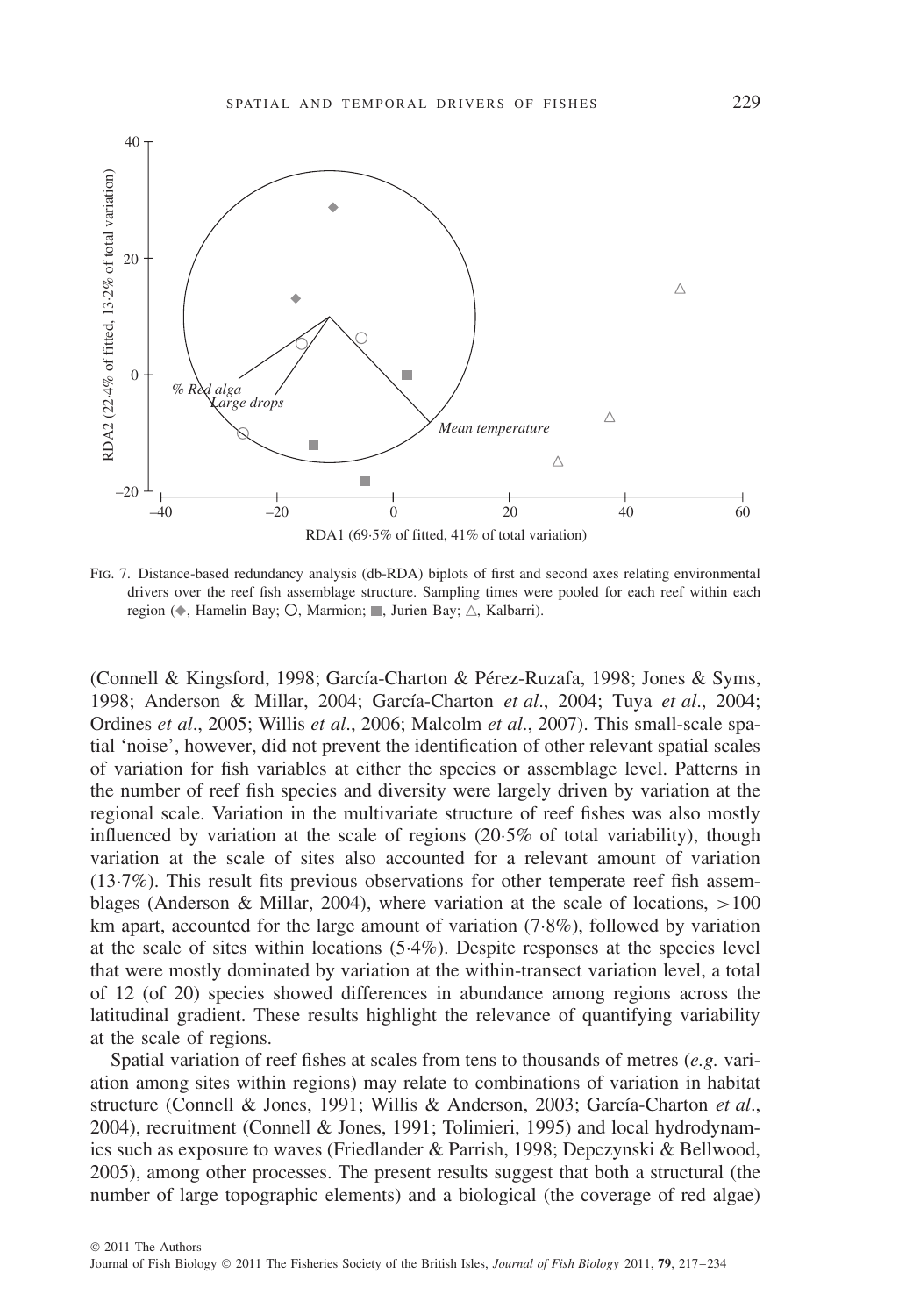attribute of reefs contributed significantly to explain variation in reef fish assemblage structure at this spatial scale. The presence of large topographic elements can increase the number of microhabitats per area, and so affect the composition and abundance of reef fishes (García-Charton & Pérez-Ruzafa, 1998). Macroalgae provide food and shelter for temperate reef fishes (Anderson & Millar, 2004). Patches of small red algae interspersed within forests of laminarian and fucalean macroalgae are encountered across the entire Australian temperate coast (Connell & Irving, 2008). The presence of small red algal patches within larger patches of brown macroalgae might facilitate access to invertebrate prey (Levin, 1994), and thus affect patterns of abundance of temperate reef fishes (Wellenreuther  $&$  Connell, 2002). The results have shown that the heterogeneity within these algal habitats affect the multivariate structure of reef fishes at the scale of reefs and reinforce and extend previous observations from the study area that identified small red algal patches as a local driver of the abundance of several species of labrids (Tuya *et al*., 2009).

Although variation at the scale of sites can account for a substantial amount of variation over reef fishes (García-Charton *et al*., 2004; Malcolm *et al*., 2007), the abundances of species frequently vary across biogeographic gradients, *e.g.* due to local selection pressures, limited environmental tolerances and variability in recruitment and larval dispersal (Taylor & Hellberg, 2003; Kinlan *et al*., 2005). At large spatial scales (*>*100s of km), traditional biogeographic studies have provided a different perception of the processes influencing entire assemblages (Brown, 1995). Spatial variation in the abundance and composition of reef fishes at large scales may reflect biogeographical and latitudinal affinities (Tuya *et al*., 2004; Bouchon-Navaro *et al*., 2005) that potentially is related to oceanographic drivers, *e.g.* temperature and productivity (Leathwick *et al*., 2006). There are no obvious biogeographical barriers across the latitudinal gradient in south-western Australia, and so a gradual species turnover in assemblage structure was observed between adjacent regions across the latitudinal gradient. This latitudinal effect was clearly evidenced in the RDA ordination space, because seawater temperature was selected as the best driver of reef fish assemblage structure across the latitudinal gradient. Seawater temperature is linearly correlated with latitude across the study area, with an average mean annual difference of *c.* 1◦ C between adjacent regions (Smale & Wernberg, 2009; Wernberg *et al*., 2010). This result provides clear evidence of the key role that latitude plays, presumably through changes in seawater temperature, explaining patterns in the assemblage structure of reef fishes across south-western Australia. Similar findings have been reported across this latitudinal gradient for macroalgae (Wernberg *et al*., 2003).

Kalbarri, the most northern study region, was characterized by a low species density and diversity of reef fishes. This is surprising because Kalbarri, at the cusp of the transition zone between tropical and temperate waters, is a recognized distributional range edge for numerous tropical and temperate species (Edgar, 2008). One possible explanation could be that the very gradual climate transition restricts both temperate and tropical fish species, which are performing sub-optimally there. Coastal landscape structure could also contribute to the patterns of low species density and diversity of reef fishes in Kalbarri. The coast around Jurien Bay, Marmion and Hamelin Bay is characterized by sandy beaches and sections of reef with adjacent seagrass meadows (principally *Posidonia* spp. and *Amphibolis* spp.) (Tuya *et al*., 2010). In contrast, Kalbarri is characterized by steep cliffs and more extensive reef platforms which potentially could limit the recruitment of reef fishes that use seagrasses as nursery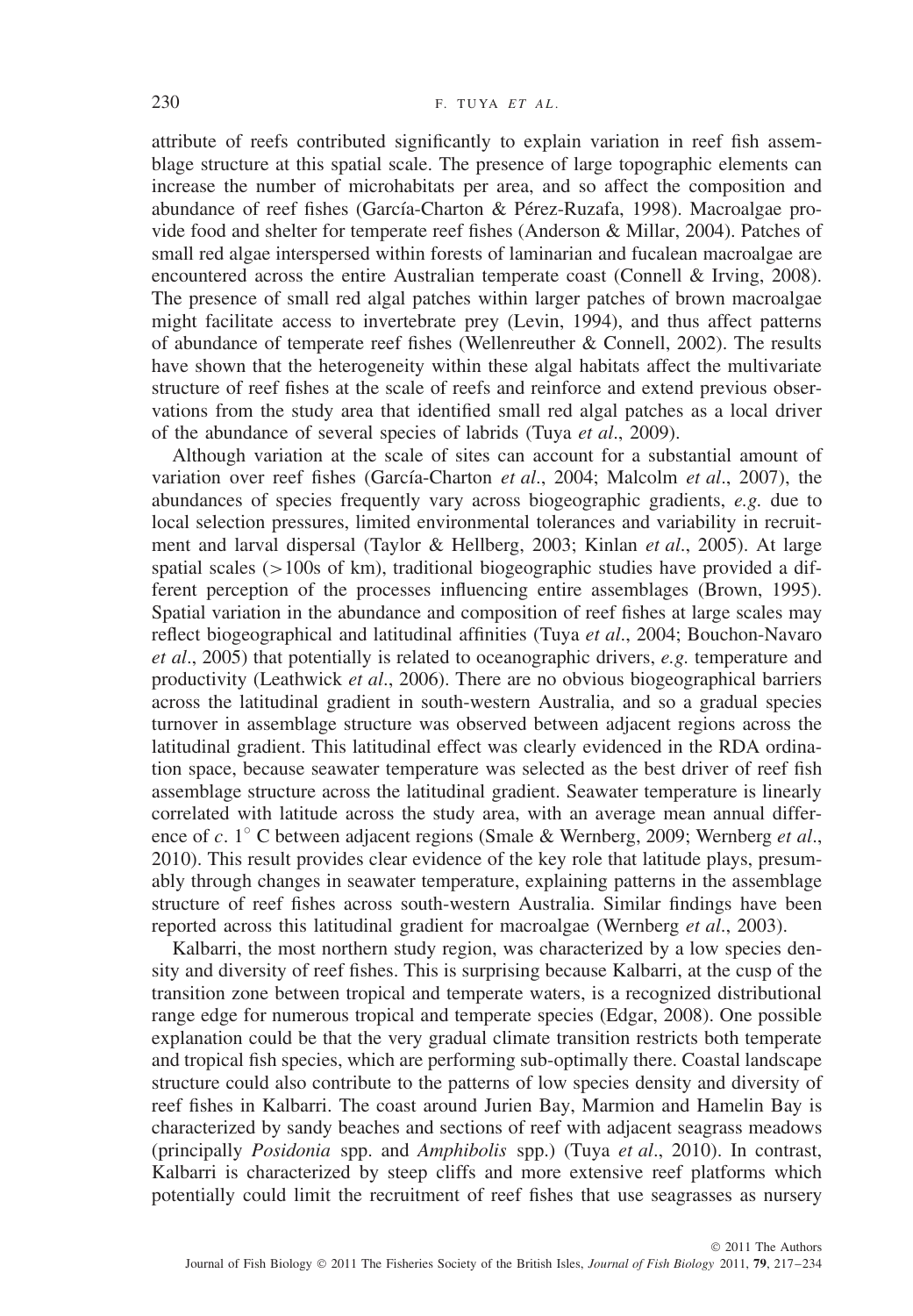habitats in south-western Australia (Ayvazian & Hyndes, 1995). Also, while the overall algal habitat composition does not vary, the heterogeneity of algal patches is lower in Kalbarri than the other regions (Wernberg *et al*., 2011), which could affect the available number of niches for different assemblages of reef fishes.

### PATTERNS OVER TIME

Spatial patterns of marine assemblages often vary in time, and temporal sampling is therefore important to test whether observed spatial patterns are stable and general (Fraschetti *et al*., 2005). The present results support previous observations that temporal variation (on monthly time scales) over assemblages of adult and subadult reef fishes is negligible (Willis *et al*., 2006). In addition, the results build on previous studies that have shown a lack of consistent effects of short-term temporal variability (days to weeks) over assemblages of temperate and coral reef fishes, as long as crepuscular periods are avoided (Thompson & Mapstone, 1997; Willis *et al*., 2006). Temporal changes in fish abundances, however, can be dramatic, for example, following recruitment pulses (Tolimieri, 1995). The results support the notion that variability in space (from metres to *>*100 km) is more important than variability in time (weeks to months), particularly when responses are considered at the assemblage level. For example, it is worth noting that the amount of multivariate variability explained by 'times' was 0%; a result similar to that obtained by Anderson & Millar (2004), who observed that variability at the scale of years did not contribute to explaining any multivariate variability. In this sense, spatial patterns of reef fishes, *e.g.* differences in the composition and abundance of reef fishes between neighbouring habitats, are generally consistent through time (Newman & Williams, 1996; Connell & Kingsford, 1998), and even between years (Anderson & Millar, 2004; Malcolm *et al*., 2007).

# IMPLICATIONS FOR CONSERVATION OF REEF FISHES

Spatial variability was high among replicated transects and regions, but comparatively small among sites, and these effects were consistent over months. At the assemblage level, small-scale variation was mainly correlated with the cover of red algae and the presence of large topographic elements, while variation at regional scales was driven by seawater temperature. As a result, conservation efforts on reef fishes need to incorporate large-scale processes operating at regional scales in conjunction with knowledge of processes that shape local reef fish assemblages at small scales. The resurgence of 'macroecology', that unifies biogeography and ecology, provides a sound conceptual framework to connect the effects of different scales on ecological patterns as a way to optimize the sustainable management of coastal fisheries and marine park planning.

This study was funded by an ARC Discovery grant to T.W. and F.T. was supported by a postdoctoral research fellowship within the Spanish MCINN framework 'Plan de Formacion´ y Perfeccionamiento' and the Ramón y Cajal programme during writing.

#### **References**

Anderson, M. J. (2001). Permutation tests for univariate and multivariate analysis of variance and regression. *Canadian Journal of Fisheries and Aquatic Sciences* **58,** 626–639.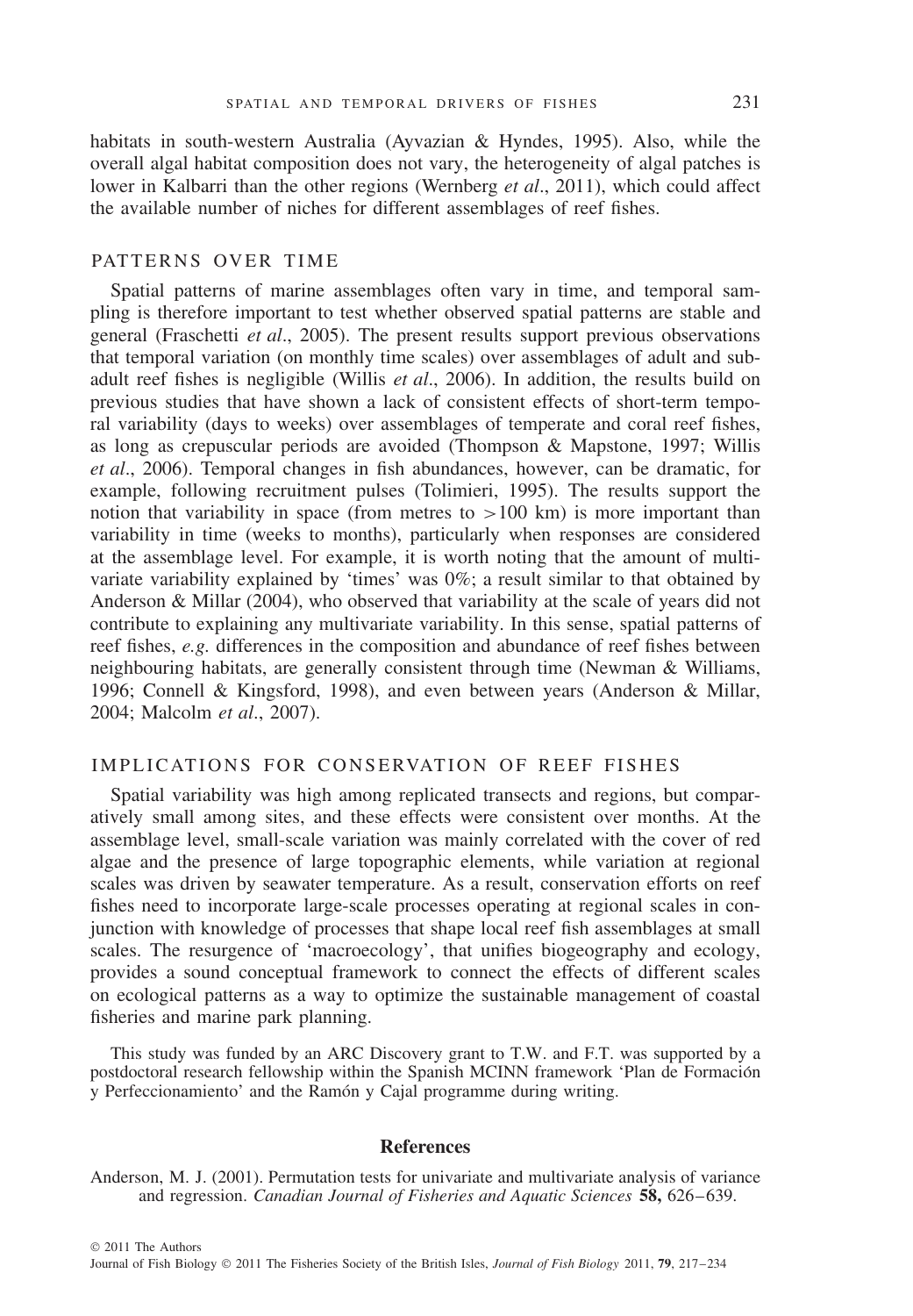- Anderson, M. J. & Legendre, P. (1999). An empirical comparison of permutation methods for tests of partial regression coefficients in a linear model. *Journal of Statistical Computation and Simulation* **62,** 271–303.
- Anderson, M. J. & Millar, R. B. (2004). Spatial variation and effects of habitat on temperate reef fish assemblages in northeastern New Zealand. *Journal of Experimental Marine Biology and Ecology* **305,** 191–221.
- Anderson, M. J. & Willis, T. J. (2003). Canonical analysis of principal coordinates: a useful method of constrained ordination for ecology. *Ecology* **84,** 511–525.
- Anderson, M. J., Gorley, R. N. & Clarke, K. R. (2008). *PERMANOVA*+ *for PRIMER: Guide to Software and Statistical Methods*. Plymouth: PRIMER-E Ltd.
- Ayvazian, S. G. & Hyndes, G. A. (1995). Surf-zone fish assemblages in south-western Australia: do adjacent nearshore habitats and the warm Leeuwin current influence the characteristics of the fish fauna? *Marine Biology* **122,** 527–536.
- Bouchon-Navaro, Y., Bouchon, C., Louis, M. & Legendre, P. (2005). Biogeographic patterns of coastal fish assemblages in the West Indies. *Journal of Experimental Marine Biology and Ecology* **315,** 31–47.

Brown, J. H. (1995). *Macroecology.* Chicago, IL: University of Chicago Press.

- Connell, S. D. & Irving, A. (2008). Integrating ecology with biogeography using landscape characteristics: a case study of subtidal habitat across continental Australia. *Journal of Biogeography* **35,** 1608–1621.
- Connell, S. D. & Jones, G. P. (1991). The influence of habitat complexity on postrecruitment processes in a temperate reef fish population. *Journal of Experimental Marine Biology and Ecology* **151,** 271–294.
- Connell, S. D. & Kingsford, M. J. (1998). Spatial, temporal and habitat-related variation in the abundance of large predatory fish at One Tree Reef, Australia. *Coral Reefs* **17,** 49– 57.
- Depczynski, M. & Bellwood, D. R. (2005). Wave energy and spatial variability in community structure of small cryptic coral reef fishes. *Marine Ecology Progress Series* **303,** 283–293.
- Ebeling, A. W. & Laur, D. R. (1985). The influence of plant cover on surfperch abundance at an offshore temperate reef. *Environmental Biology of Fishes* **12,** 169–179.
- Edgar, G. H. (2008). *Australian Marine Life.* Sydney: New Holland.
- Fraschetti, S., Terlizzi, A. & Benedetti-Cecchi, L. (2005). Patterns of distribution of marine assemblages from rocky shores: evidence of relevant scales of variation. *Marine Ecology Progress Series* **296,** 13–29.
- Friedlander, A. M. & Parrish, J. D. (1998). Temporal dynamics of fish communities on an exposed shoreline in Hawaii. *Environmental Biology of Fishes* **53,** 1–18.
- García-Charton, J. A. & Perez-Ruzafa, A. (1998). Correlation between habitat structure and ´ rocky reef fish assemblages in SW Mediterranean. *PSZNI Marine Ecology* **19,** 111–128.
- García-Charton, J. A., Perez-Ruzafa, A., Sanchez-Jerez, P., Bayle-Sempere, J. T., Renones, ´ O. & Moreno, D. (2004). Multi-scale spatial heterogeneity, habitat structure, and the effect of marine reserves on western Mediterranean rocky reef fish assemblages. *Marine Biology* **144,** 161–182.
- Gotelli, N. J. & Colwell, R. K. (2001). Quantifying biodiversity: procedures and pitfalls in the measurement and comparison of species richness. *Ecology Letters* **4,** 379–391.
- Graham, M. H. & Edwards, M. S. (2001). Statistical significance versus fit: estimating the importance of individual factors in ecological analysis of variance. *Oikos* **93,** 505–513.
- Guidetti, P., Bianchi, C. N., Chiantore, M., Schiaparelli, S., Morri, C. & Cattaneo-Vietti, R. (2004). Living on the rocks: substrate mineralogy and the structure of subtidal rocky substrate communities in the Mediterranean Sea. *Marine Ecology Progress Series* **274,** 57–68.
- Jones, G. P. & Syms, C. (1998). Distribution, habitat structure and the ecology of fishes on coral reefs. *Australian Journal of Ecology* **23,** 286–297.
- Kinlan, B. P., Gaines, S. D. & Lester, S. E. (2005). Propagule dispersal and the scales of marine community process. *Diversity and Distributions* **11,** 139–148.
- Leathwick, J. R., Elith, J., Francis, M. P., Hastie, T. & Taylor, P. (2006). Variation in demersal fish species richness in the oceans surrounding New Zealand: an analysis using boosted regression trees. *Marine Ecology Progress Series* **321,** 267–281.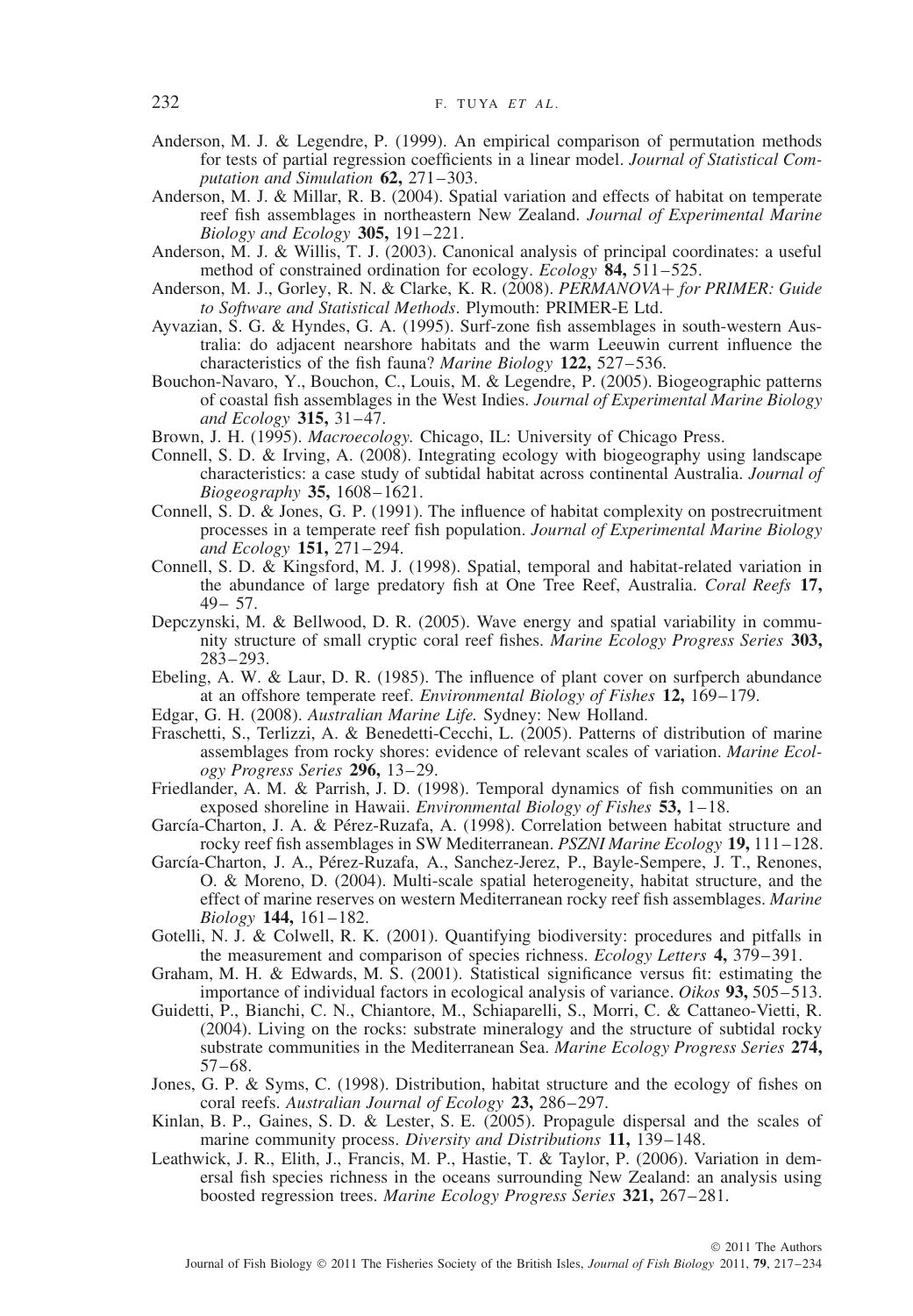- Legendre, P. & Anderson, M. J. (1999). Distance-based redundancy analysis: testing multispecies responses in multifactorial ecological experiments. *Ecological Monographs* **69,**  $1-24$ .
- Levin, P. S. (1994). Small-scale variation in a temperate fish: the roles of macrophytes and food supply. *Environmental Biology of Fishes* **26,** 29–37.
- Luckhurst, B. E. & Luckhurst, K. (1978). Analysis of the influence of substrate variables on coral reef fish communities. *Marine Biology* **49,** 317–323.
- Malcolm, H. A., Gladstone, W., Lindfield, S., Wraith, J. & Lynch, T. P. (2007). Spatial and temporal variation in reef fish assemblages of marine parks in New South Wales, Australia – baited video observations. *Marine Ecology Progress Series* **350,** 277–290.
- Newman, S. J. & Williams, D. M. (1996). Spatial and temporal variation in assemblages of Lutjanidae, Lethrinidae and associated fish species among mid-continental shelf reefs in the central Great Barrier Reef. *Marine and Freshwater Research* **52,** 843–851.
- Ordines, F., Moranta, J., Palmer, M., Lerycke, A., Suau, A., Morales-Nin, B. & Grau, A. M. (2005). Variations in a shallow rocky reef fish community at different spatial scales in the western Mediterranean Sea. *Marine Ecology Progress Series* **304,** 221–233.
- Roberts, C. M., McClean, C. J., Veron, J. E. N., Hawkins, J. P., Allen, G. R., McAllister, D. E., Mittermeier, C. G., Schueler, F. W., Spalding, M., Wells, F., Vynne, C. & Werner, T. B. (2002). Marine biodiversity hotspots and conservation priorities for tropical reefs. *Science* **295,** 1280–1284.
- Smale, D. A. & Wernberg, T. (2009). Satellite-derived SST data as a proxy for water temperature in nearshore benthic ecology. *Marine Ecology Progress Series* **387,** 27–37.
- Taylor, M. S. & Hellberg, M. E. (2003). Genetic evidence for local recruitment of pelagic larvae in a Caribbean reef fish. *Science* **299,** 635–645.
- Thompson, A. A. & Mapstone, B. D. (1997). Observer effects and training in underwater visual surveys of reef fishes. *Marine Ecology Progress Series* **154,** 53–63.
- Tolimieri, N. (1995). Effects of microhabitat characteristics on the settlement and recruitment of a coral reef fish at two spatial scales. *Oecologia* **102,** 52–63.
- Tuya, F., Boyra, A., Sanchez-Jerez, P., Barbera, C. & Haroun, R. J. (2004). Relationships among fishes, the long-spined sea urchin *Diadema antillarum* and algae throughout the Canarian Archipelago. *Marine Ecology Progress Series* **278,** 157–169.
- Tuya, F., Ortega-Borges, L., Sanchez-Jerez, P. & Haroun, R. J. (2006). Effect of fishing pressure on the spatio-temporal variability of the parrotfish, *Sparisoma cretense* (Pisces: Scaridae), across the Canarian Archipelago (eastern Atlantic). *Fisheries Research* **77,** 24–33.
- Tuya, F., Wernberg, T. & Thomsen, M. S. (2008). Testing the 'abundant centre' hypothesis on endemic reef fishes in south-western Australia. *Marine Ecology Progress Series* **372,** 225–230.
- Tuya, F., Wernberg, T. & Thomsen, M. S. (2009). Habitat structure affect abundances of labrid fishes across temperate reefs in south-western Australia. *Environmental Biology of Fishes* **86,** 311–319.
- Tuya, F., Vanderklift, M. A., Hyndes, G. A., Wernberg, T., Thomsen, M. S. & Hanson, C. (2010). Proximity to reefs affects the balance between positive and negative effects on seagrass fauna. *Marine Ecology Progress Series* **405,** 175–186.
- Underwood, A. J. (1997). *Experiments in Ecology: Their Logical Design and Interpretation Using Analysis of Variance.* Cambridge: Cambridge University Press.
- Underwood, A. J., Chapman M. G. & Connell, S. D. (2000). Observations in ecology: you can't make progress on processes without understanding the patterns. *Journal of Experimental Marine Biology and Ecology* **250,** 97–115.
- Wellenreuther, M. & Connell, S. D. (2002). Response of predators to prey abundance: separating the effects of prey density and patch size. *Journal of Experimental Marine Biology and Ecology* **273,** 61–71.
- Wellenreuther, M., Syms, C. & Clements, K. D. (2008). Consistent spatial patterns across biogeographic gradients in temperate reef fishes. *Ecography* **31,** 84–94.
- Wernberg, T., Kendrick, G. A. & Phillips, J. C. (2003). Regional differences in kelpassociated algal assemblages on temperate limestone reefs in south-western Australia. *Diversity and Distributions* **9,** 427–441.